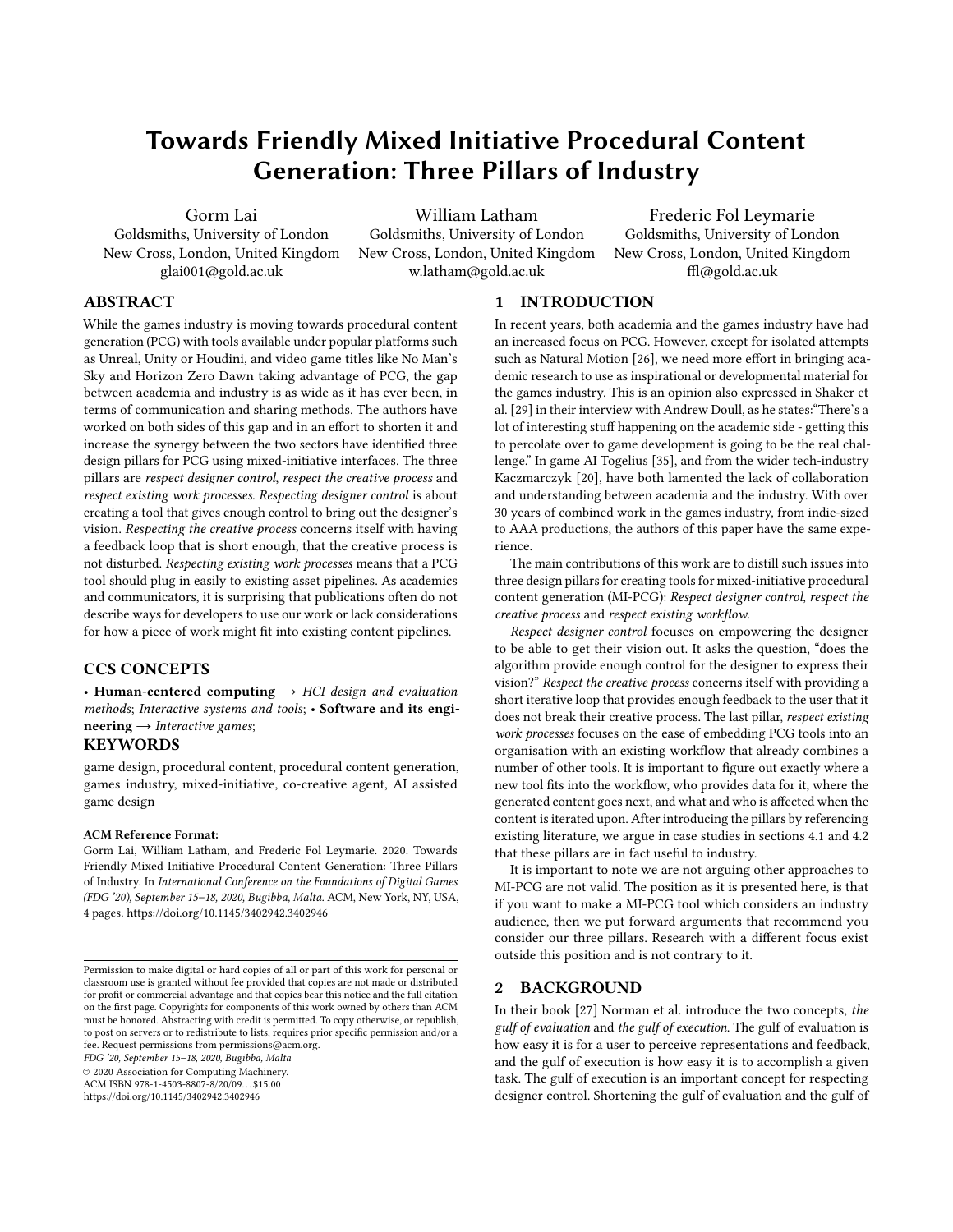execution are important parts of respecting the creative process as both are part of the iterative creative process.

Moving on from general user experience to mixed-initiative (MI) interfaces, in one of the earliest publications on the subject Horvitz [\[13\]](#page-3-6) lists twelve principles for MI interfaces with direct manipulation. The first of these deals with the question, "is the tool actually adding value?" A MI interface need to add tangible advantages over a well crafted user interface with no agent.

Building on that, Liapis et al. [\[22\]](#page-3-7) lists six requirements and questions for designing MI-PCG tools. The one question that is most relevant to our work is "How can the method for control over content be balanced?". It has a clear answer in the context of this paper, as we will see in the case study in section [4.1](#page-2-0) and in the analysis in section [3.1.](#page-1-0) The follow up question, "How to resolve conflicts that arise due to the human stating conflicting desires?", leads us invariably to the question of how can we give maximum control to the user without resorting to manual labour, or similarly, how can we create the most empathetic agent possible?

Regarding respect existing work processes, the authors have been able to find little literature on the analysis of asset pipelines or on MI interfaces that describe how such tools integrate with the workflow of the average game developer. In lieu of not being able to find many references we have made a case study (section [4.2\)](#page-2-1), that will argue how important it is for a content creation (CC) tool to fit into existing work processes and asset pipelines.

#### 3 THE THREE PILLARS

#### <span id="page-1-0"></span>3.1 Respect Designer Control

When we invent a new tool for PCG, we must make sure that the tool gives enough control to the creator that it can bring out the designer's vision. As Lambe [\[21\]](#page-3-8) states "Manual creation's strengths are PCG's weaknesses". Manual methods give the control the designer ultimately wants (as argued in section [4.1\)](#page-2-0), but does not provide the automation and potential speed up in work process that some PCG tools can provide. Thus the impossible sounding goal is to create a tool with the speed of automation and control of manual labour. Gingold's "magic crayons" [\[12\]](#page-3-9) embody this approach as they "enable authors to obtain satisfactory results with a small amount of effort", "are artistically expressive" and "are magic because they are imbued with the power of computation." The MI magic crayon, is the empathetic tool that directly senses what a user is trying to do in a given context. In [\[23,](#page-3-10) [24\]](#page-3-11) Liapis et al. get closer to this MI magic crayon by trying to learn the user's preferences.

Liapis et al. [\[22\]](#page-3-7) describe the "user fatigue" that sets in, when a tool does not allow the designer to converge fast enough on the wanted result, for example, when the designer is forced to go through too many iterations, if feedback is slow, when there are too many options or the interface requires a very specific input. These boil down to providing adequate controls for the designer to do what they need to in order to achieve a given goal. We see that the width of the gulfs of execution and evaluation are important factors in causing user fatigue.

Giving control by allowing the designer to overrule the MI-PCG agent is not equal to respecting designer control, as this takes away the co-creative human-agent relationship entirely. Instead some MI interfaces such as Tanagra [\[31,](#page-3-12) [32\]](#page-3-13) allow local editing, while the surrounding generative level geometry adapts to those changes to satisfy pre-defined constraints.

#### 3.2 Respect the Creative Process

When making changes to procedurally generated content, the iteration must be so fast, that it can compete with the instant feedback of manual labour [\[5,](#page-3-14) [30\]](#page-3-15). The creative process is a feedback loop of trying something out, seeing the result, making changes, seeing the new result, making further changes, and so forth until the designer is satisfied. To stay focused on the task, it is important that this feedback loop is as short as possible. As shown in figure [1](#page-1-1) Compton [\[6\]](#page-3-16) distills the feedback loop into four steps: build a hypothesis, modify the model, evaluate the result and update the model. Compton defines these four steps as the "grokloop", and considers it as being a way for the user to interact with a generative tool and examining its possibility space. She says "I found myself wanting a way to say the speed of learning depends on how short the loop is". While Compton's work is directed towards casual creators, her arguments are just as valid for game developers. Respecting the creative process echoes Compton's call to make a grokloop that is as short as possible.

<span id="page-1-1"></span>

Figure 1: Visualising the grokloop — adapted with permission of the author [\[6,](#page-3-16) Fig. 8.2]

The time spent on the grokloop is not only important when interacting with an agent, but also when training this agent. This is the point where machine learning (ML) algorithms with long training times can fall short [\[5\]](#page-3-14). In their breakthrough paper on interactive machine learning (IML) Fails et al. [\[10\]](#page-3-17) introduce the principle "fast and focused". They focus on empowering non-technical users to quickly create classifiers for ML based image classification algorithms, and they describe the principle as upheld if the user is able to quickly create a classifier, while being focused on the classification problem itself, and not the underlying algorithms. Their variant of the grokloop is ML specific and specialises to manually classify, generate classifier and evaluate classifier. Through the principle of "fast and focused", a successful application will be able to perform this loop at interactive frame rates and break out of it entirely within minutes. The principles of IML are in opposition to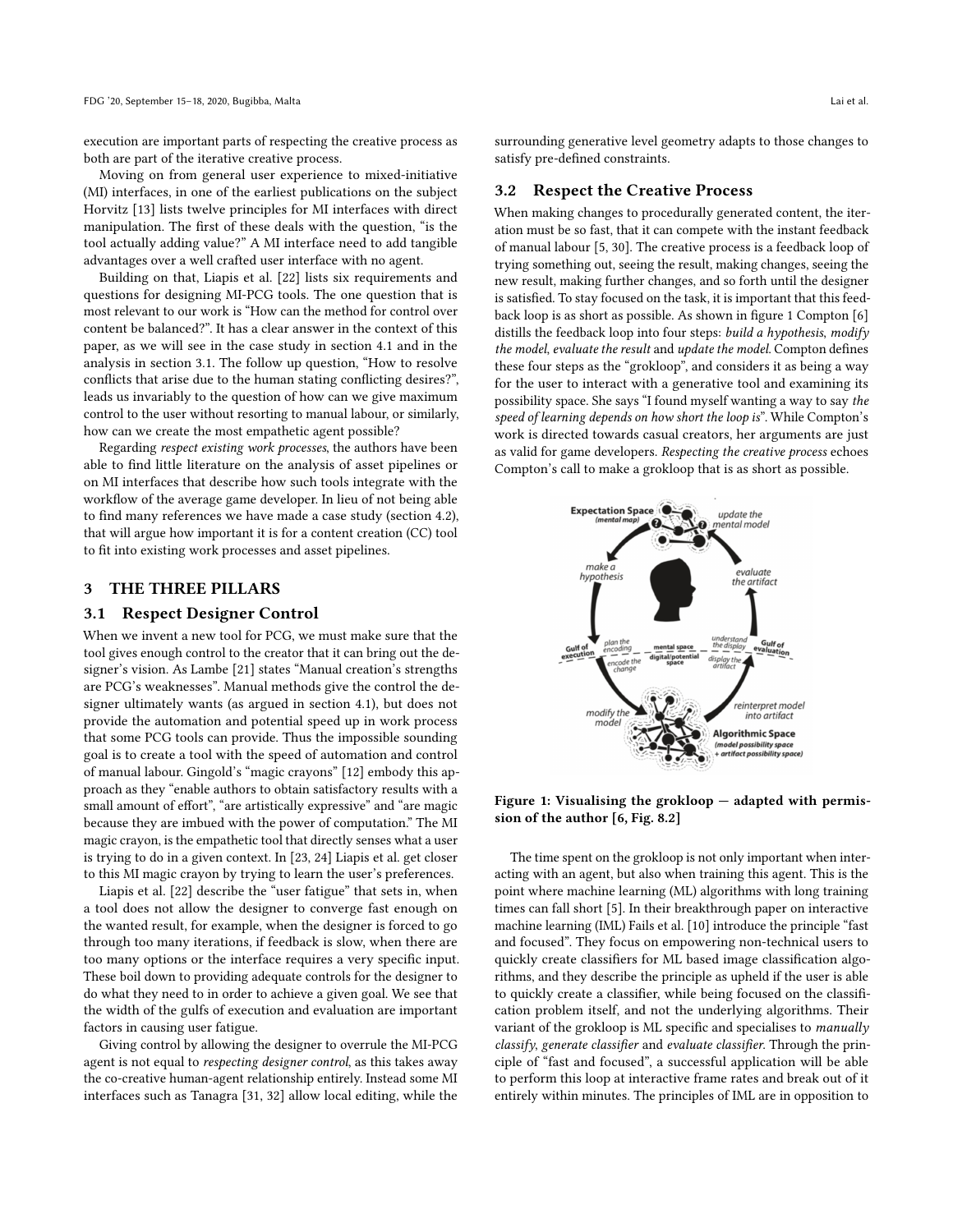Towards Friendly Mixed Initiative Procedural Content Generation: Three Pillars of Industry FDG '20, September 15-18, 2020, Bugibba, Malta

classic ML algorithms where a high level of technical skill is often required, and training data often needs to be fed to the algorithm for a long time, without an interactive interface to test when the user is happy with the result of the learning.

#### 3.3 Respect Existing Work Processes

To facilitate maximum adoption of PCG tools in the industry, it is important that innovations plug directly into existing workflows. To make a tool easy and cost-effective to adopt, it should only affect the workflow of the people on the team using it. For example, if two artists A and B work on the same asset at different points in the pipeline, and B is dependent on A's output, a PCG tool to optimise part of A's workflow should output assets in a format that B can work with. It is worth remembering that while most academic research is done on an individual level or in small teams, many video games are made by teams orders of magnitude larger. For example over 3000 people worked on Red Dead Redemption 2 [\[11,](#page-3-18) [34\]](#page-3-19). Even with smaller teams of tens or hundreds of people using a plethora of tools, changing workflow becomes a potentially costly and risky proposition. If a research team wants to maximise the chance their research will be adopted into a game production pipeline, they need to adopt the path of least resistance. Examples of commercial PCG tools with a focus on easy integration with existing asset pipelines can be seen in table [1.](#page-2-2)

## 4 CASE STUDIES

We now discuss two case studies to further argue the validity of our three pillars. The first study focuses on the improvements on the Evolutionary Dungeon Designer [\[7\]](#page-3-20) made throughout a number of works [\[1–](#page-3-21)[4\]](#page-3-22). These improvements mainly relate to the first pillar, respect designer control, though the second pillar, respect the creative process, is also expressed. The second case study focuses on the third pillar, respect existing work processes, by examining twelve randomly selected PCG tools and which features, if any, they emphasise to ensure they fit into existing work processes.

#### <span id="page-2-0"></span>4.1 Evolutionary Dungeon Designer

Dalhskog et al. [\[7\]](#page-3-20), Alvarez et al. [\[1,](#page-3-21) [2\]](#page-3-23), and Baldwin et al. [\[3,](#page-3-24) [4\]](#page-3-22), created a series of works based on the procedural generation of dungeons via a MI interface. The initial work [\[7\]](#page-3-20) analyzed 91 games published between 1975-1993 and extracted patterns that were transformed into mechanical game design patterns to be used for procedural content. Through user surveys they documented the improvements made [\[1,](#page-3-21) [2,](#page-3-23) [4\]](#page-3-22). In the first of those works [\[4\]](#page-3-22), 3 out of 5 users requested some sort of local control, so that edited parts were not modified by the evolutionary search algorithm. This supports the pillar respecting designer control. It can be argued that the tool already upholds the first pillar, as the user is able to manually edit parts, or the user could keep generating new searches until they found something they were happy with. However, these arguments are easily dismissed. In the former case, the user would have to design the whole dungeon by hand, in which case the co-creative agent has been entirely omitted. In the latter case, in theory the user could keep using the tool to search for new layouts until they found something pleasing enough to be a starting point for manual editing. However, there is no guarantee that the algorithm would

<span id="page-2-2"></span>

| Product                    | <b>Content Pipeline Support</b>       |
|----------------------------|---------------------------------------|
| Arbaro <sup>[8]</sup>      | Exports to Povray, DXF and Wave-      |
|                            | front Obj 3D model formats            |
| DreamScape[28]             | Integrates with 3D Studio Max         |
| Houdini Engine[17]         | Integrates with common CC tools       |
|                            | such as Maya, Cinema4D and Unity      |
| Mixamo[16]                 | Exports to formats used in Unity, Un- |
|                            | real and Blender                      |
| Speed Tree <sup>[19]</sup> | Integrates with Unity, Unreal and     |
|                            | Lumberyard. Provides custom SDK       |
| Substance Designer[14]     | Integrates with Maya, Houdini,        |
| Substance Painter[15]      | Unity, Unreal and more                |
| Tree It $[33]$             | Exports to FBX, Wavefront Obj, X and  |
|                            | more 3d model formats                 |
| Vue[9]                     | Integrates with Maya, Cinema4D, and   |
|                            | exports to common 3d model formats    |
| World Creator[36]          | Extensive import and export support   |
|                            | for 3D geometry and 2D Maps           |
| World Machine[25]          | Exports to formats compatible with    |
|                            | common CC tools                       |
| Xfrog[18]                  | Integrates with Maya, Cinema4D        |
| -----                      | $\cdots$                              |

Table 1: Advertised asset pipeline support by PCG tools

converge within reasonable time, so most likely user fatigue as described in section [3.1](#page-1-0) would set in. Also, 4 out of 5 users argued they would like to have a way of highlighting the design patterns. Seen through the lens ofrespecting the creative process, this is a way of shortening the grokloop.

More of the suggested improvements were implemented and described by Alvarez et al. [\[1\]](#page-3-21). Along with further improvements Alvarez et al. [\[2\]](#page-3-23) includes a user survey, where the authors conclude: "To a certain extent, controllability is preferred than expressivity, as the users continuously try to impose their vision, which is a non-trivial task for automated systems to capture, thus, the users are more likely to sacrifice to a certain degree expressivity and exploration of the tool by gaining control over the generated content." This expresses the pillar, respect designer control.

#### <span id="page-2-1"></span>4.2 PCG Middleware

Table [1](#page-2-2) shows custom content pipeline support as described by the products' own advertising on the web. We have trusted this advertising and it has not been verified, as in this context, the important part is the intent that the product's description declares.

Most of the larger commercial software packages list one or more sales pitches about how well their software integrates with and can be customized to a games studio's pipeline. For example on the Houdini Engine [\[17\]](#page-3-27) web page, it says "Houdini Engine supports a deep integration of Houdini and its procedural workflow within the larger framework of a Studio pipeline." This re-assures decision makers that the tool will optimise and not disrupt work processes.

All twelve pieces of software provide some sort of integration with a studio's workflow, even if in the case of freeware like Arbaro [\[8\]](#page-3-25), it is just a simple export functionality. We conclude that providing support for integration with a studio's content pipeline is a central feature to be advertised by PCG tool-makers.